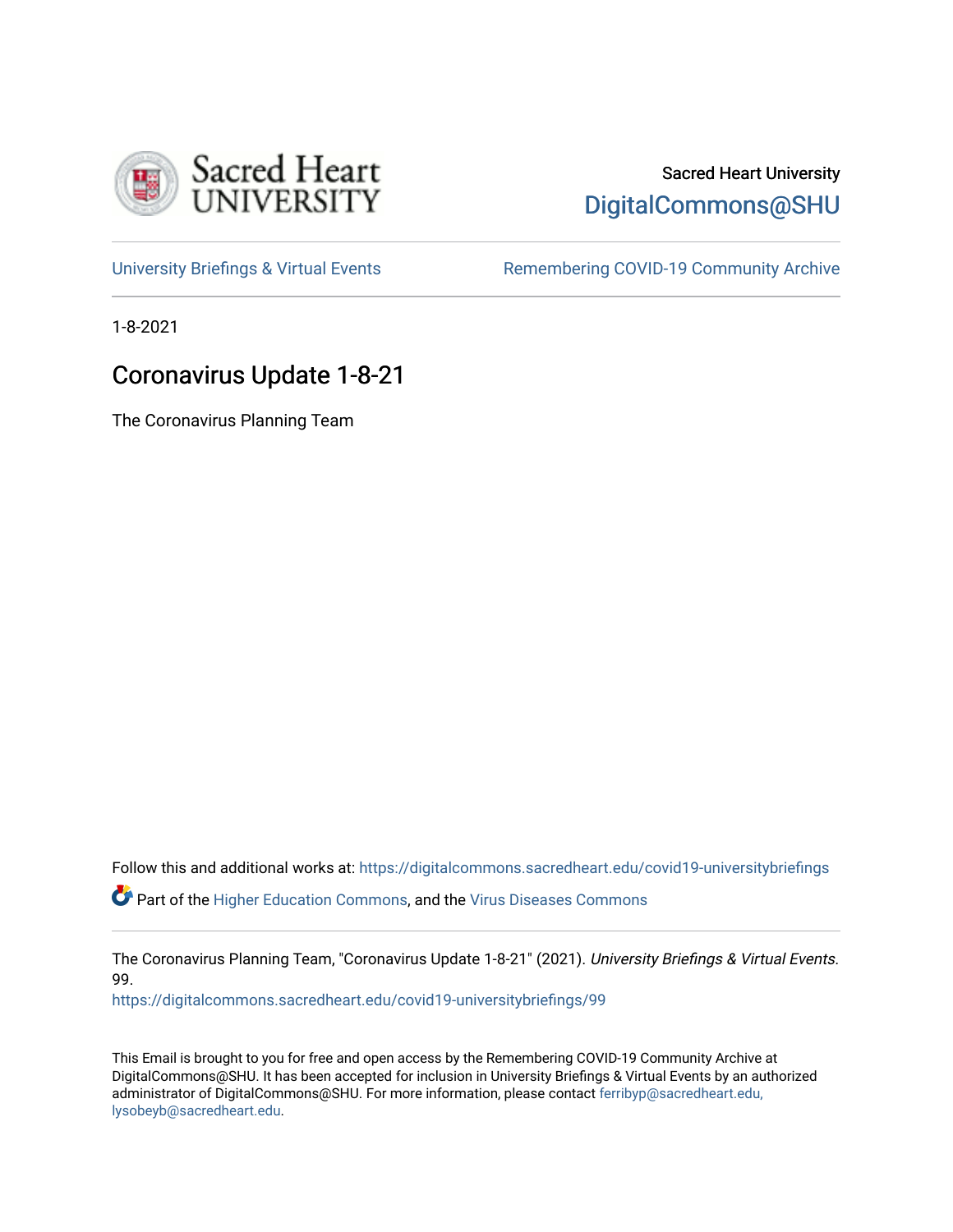### Fri 1/8/2021 5:15 PM

#### [coronavirusplanningcontactus@sacredheart.edu](mailto:coronavirusplanningcontactus@sacredheart.edu)

### **Coronavirus Update 1-8-21**

Dear members of the Sacred Heart University community,

As we prepare for the return of students and faculty to campus at the end of this month, we would like to reemphasize how important each of us are to the success of completing a full semester on-ground. Whether at school, at home or anywhere, we need to be extra vigilant about adhering to th[e Pioneer](https://www.sacredheart.edu/offices--departments-directory/health-services/coronavirus/shus-return-to-campus/the-pioneer-promise/)  [Promise](https://www.sacredheart.edu/offices--departments-directory/health-services/coronavirus/shus-return-to-campus/the-pioneer-promise/) so that we minimize the spread of the virus and maximize the health and safety of our community. Each and every one of us is on the front line to protect each other and our University.

We know none of this is easy. It has been a long haul since March, but we now know how critical it is not to socialize in groups—big or small—especially without masks and social distancing. The Pioneer Promise will continue to be a critical tool—one we hope you have been using while at home. That said, we can now look down the road and see a light as more and more people receive the vaccine. Now is not the time to let down our guard. The vaccine is here, but the virus also is more prevalent everywhere than at any other time.

We will, also, continue to provide safe ways to interact and have fun.

### **Virtual Town Hall Meeting for Students and Parents**

There will be a virtual town hall meeting Tuesday, January 19, at 6 p.m. where representatives from the coronavirus task forces will be able to answer questions about testing, SHU-Flex, health and safety and more regarding the spring semester. We will share how you can submit questions, along with the link to the meeting, soon.

## **Cautionary Quarantine/Purchase of Books**

We want to reiterate that during the cautionary quarantine that will take place before the start of onground classes, off-campus and commuter students should not be on campus. We have heard from some of you that you will need to get your books for the start of classes online. We are working to schedule some times when you will be able to drive up to the bookstore to pick up preordered books. Stay tuned for more details.

## **Student Testing/Home Testing Kits**

Some of you have asked about home testing options. While Sacred Heart is not working with anyone to provide home testing nor do we recommend any one option over another or guarantee turnaround times, we are attaching to this email a list of options for home testing that you may want to use. We recommend that you order the test kit at least several days to a week ahead of when you plan to collect the sample and that you make sure that the day you collect it is within five business days of when you first plan to be on campus.

**We also want to reiterate that students must participate in the cautionary quarantine to start the semester as well as the University's testing program even if they have had one or both doses of the**